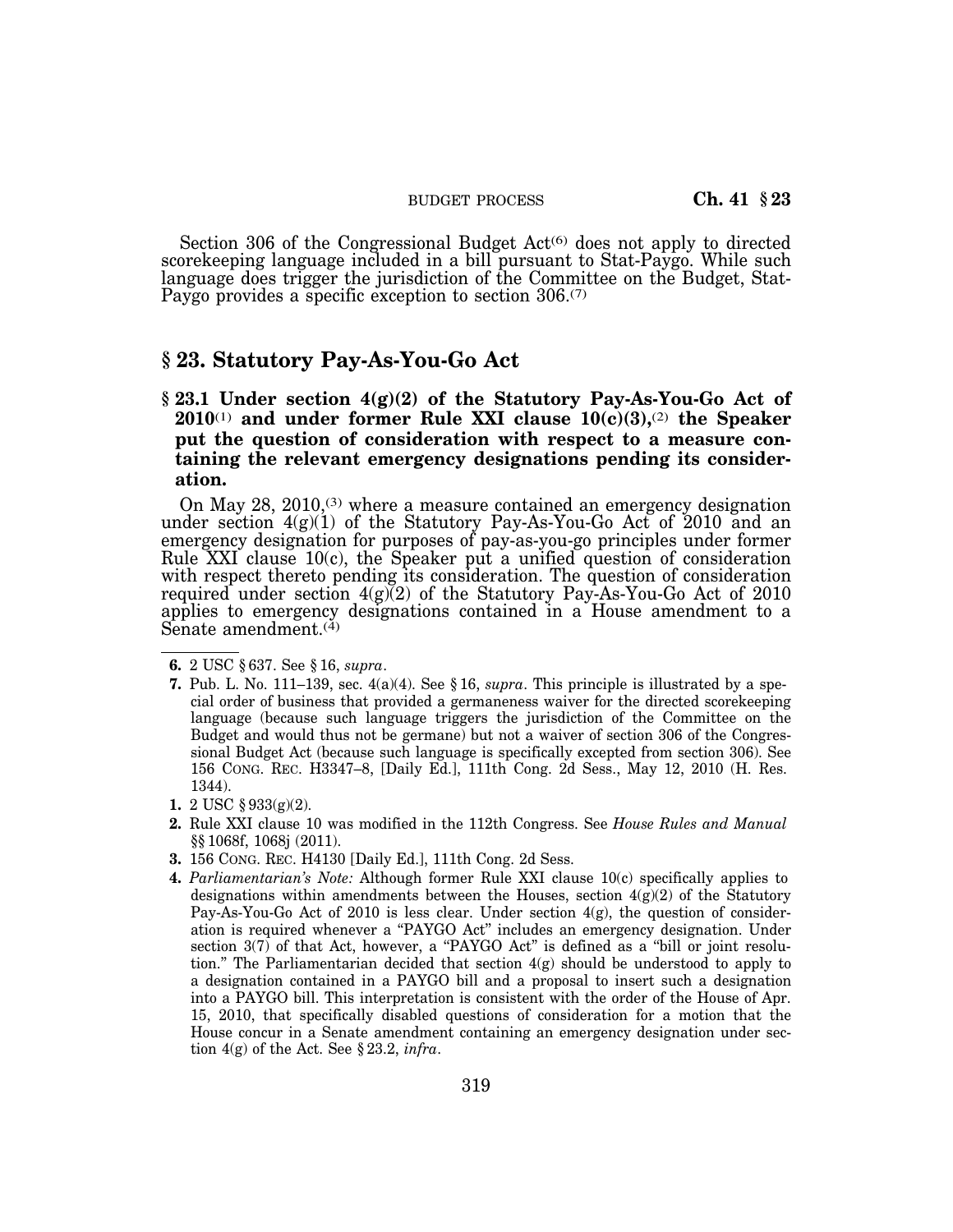## **Ch. 41 § 23** DESCHLER-BROWN-JOHNSON-SULLIVAN PRECEDENTS

The SPEAKER pro tempore.<sup>(5)</sup> The Clerk will designate the motion.

The text of the motion is as follows:

Mr. Levin moves that the House concur in the Senate amendment to H.R. 4213 with the amendment printed in part A of House Report 111–497, as modified by the amendment printed in part B of House Report 111–497 and the further amendment in section 2 of House Resolution 1403.

The SPEAKER pro tempore. The House amendment to the Senate amendment to the bill H.R. 4213 contains:

an emergency designation for the purposes of pay-as-you-go principles under clause 10(c) of rule XXI; and

an emergency designation pursuant to section  $4(g)(1)$  of the Statutory Pay-As-You-Go Act of 2010.

Accordingly, the Chair must put the question of consideration under clause  $10(c)(3)$  of rule XXI and under section  $47(g)(2)$  [sic] of the Statutory Pay-As-You-Go Act of 2010.

The question is, Will the House now consider the motion to concur in the Senate amendment with an amendment?

The question of consideration was decided in the affirmative.

## **§ 23.2 The House has agreed to a unanimous-consent request textually obviating the question of consideration required by Statutory Pay-As-You-Go Act of 2010**(1) **on a motion to concur in a Senate amendment to a House amendment.**

On Apr. 15, 2010, $(2)$  the House agreed to a unanimous-consent request that specifically obviated the requirement to put the question of consideration on a bill with emergency designations.

## MAKING IN ORDER CONSIDERATION OF SENATE AMENDMENT TO H.R. 4851, CONTINUING EXTENSION ACT OF 2010

Mr. [Sander] LEVIN [of Michigan]. Mr. Speaker, I ask unanimous consent that it be in order at any time to take from the Speaker's table the bill (H.R. 4851) to provide a temporary extension of certain programs, and for other purposes, with the Senate amendment thereto, and to consider in the House, without intervention of any point of order or question of consideration, a motion offered by the chairman of the Committee on Ways and Means or his designee that the House concur in the Senate amendment; that the Senate amendment be considered as read; that the motion be debatable for 1 hour equally divided and controlled by the chair and ranking minority member of the Committee on Ways and Means; and that the previous question be considered as ordered on the motion to final adoption without intervening motion.

*Parliamentarian's Note:* Because the Senate amendment contained an emergency designation for purposes of both Stat-Paygo as well as the former House PAYGO rule (former Rule XXI clause 10, *House Rules and Manual* § 1068e (2009)), the order disabled the automatic question of consideration under both procedures.

**<sup>5.</sup>** David Obey (WI).

**<sup>1.</sup>** 2 USC §§ 931–939.

**<sup>2.</sup>** 156 CONG. REC. H2615 [Daily Ed.], 111th Cong. 2d Sess.